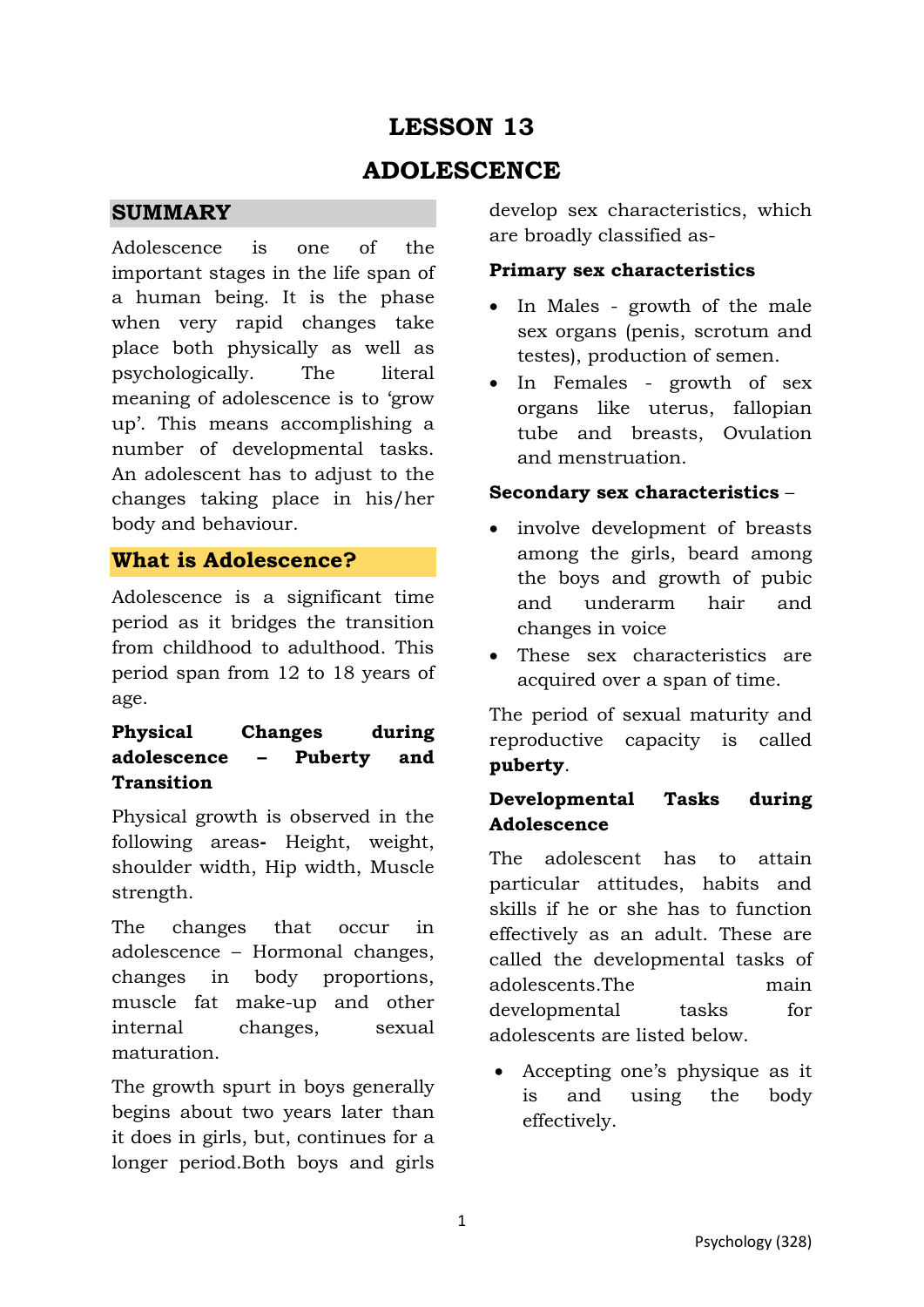- Achieving new and more mature relationship with agemates of both sexes.
- Achieving a masculine or feminine social role.
- Achieving emotional independence from parents and other adults.
- Preparing oneself to have economic independence through an enjoyable and productive career.
- Preparing for marriage and family life.
- Desiring and achieving socially responsible behaviour.
- Acquiring a set of values and ethical system and developing an ideology as a guide to behaviour.

## **Psychological characteristics of Adolescents**

Psychological changes appear in the areas of emotional, social, cognitive, and moral development. Let's have a look at the different aspects of psychological development of adolescence.

### **Emotional Development**

During adolescence, the individual faces a wide range and variety of emotions. These include both positive (happiness, joy) as well as negative (sad, anxiety) emotions.Each of the above emotions is felt very intensely.Mood swings also occur quite frequently.Sex related emotional experiences like 'crushes and infatuation' also begin to surface during this period.

#### **Social Development**

In the social sphere, adolescents undergo a lot of changes in their interpersonal relationships and they also begin to understand society and its diverse influences. The dependence on parents noted during childhood gets transformed into dependence on friends and peers.

The adolescents often get into argument with their parents and elders since they want to break away from their control.

Attraction towards members of the opposite sex is another prominent characteristic of the adolescent.

The adolescents also begin to acquire beliefs, opinions, attitudes and stereotypes about society based upon their own understanding.

Body image becomes a very important concern for the adolescents.

### **Cognitive Development**

The thinking and reasoning skills of adolescents expand substantially.The adolescents enter the stage of Piaget's "formal operations".They develop the capacity to think both inductively and deductively.

#### **Moral Development**

They now develop a firm ethical sense or an understanding of what is right and wrong. The ideas are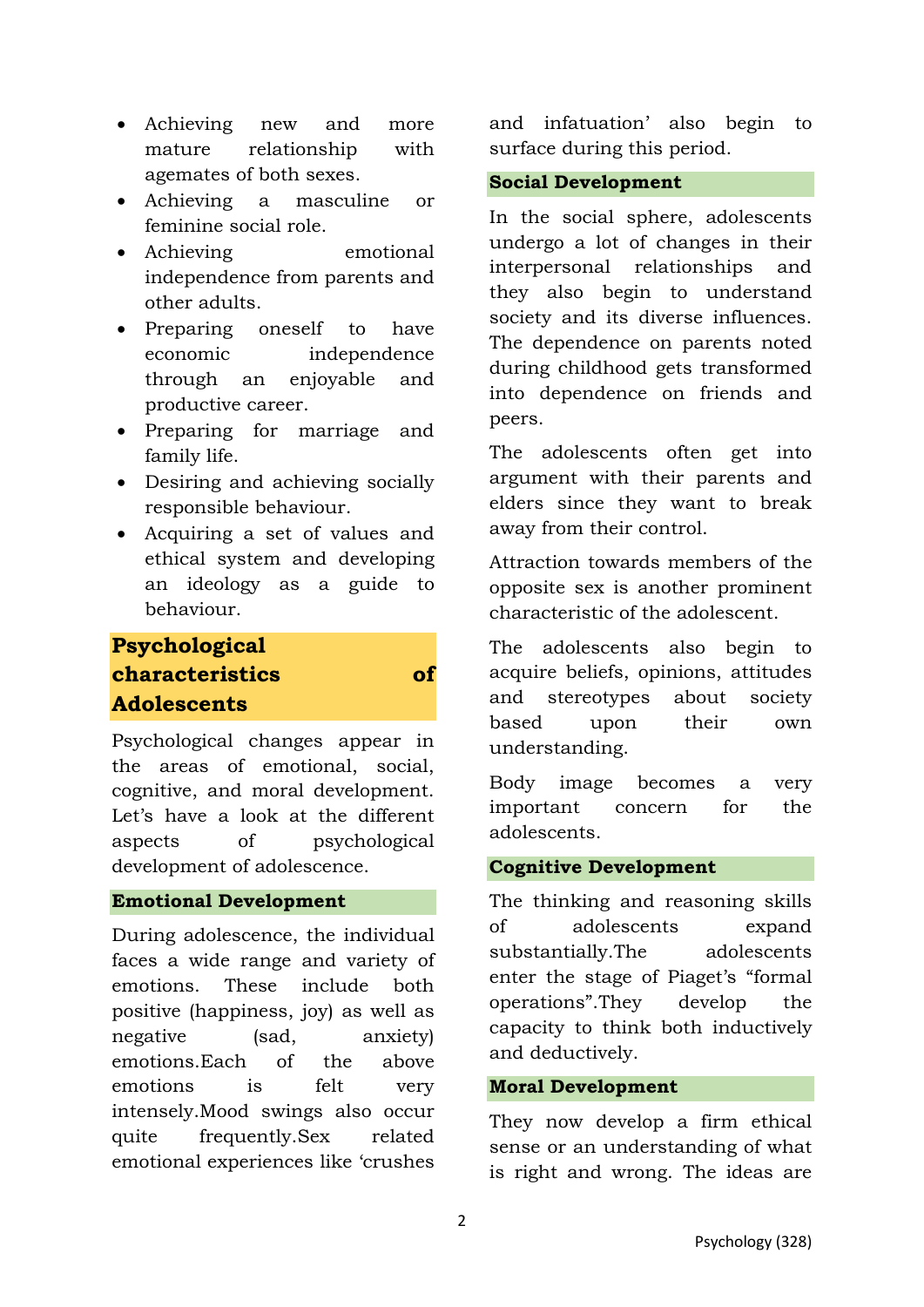based not only on what the parents and elders have taught but on adolescents' own experience. They begin to question the social and moral codes prevalent in society and accept only those which they are convinced of.

## **Adjustment and Coping with Adolescent problems**

The physical and psychological characteristics of adolescents and the nature of the developmental tasks which they are expected to face often lead to crisis in development.

Common adolescent problems



The more serious problems include drug addiction, alcoholism, smoking, truancy, sexual obsessions, etc.

| <b>Some</b>        | <b>Contemporary</b> |    |
|--------------------|---------------------|----|
| problems           | faced               | by |
| <b>Adolescents</b> |                     |    |

The social expectations from children about the way of behaving, developing new interpersonal relationships often give rise to moments of uncertainty and self-doubt.

Some of the critical issues include-

- **Substance abuse** dependence on alcohol and hard drugs to deal with daily stresses reduce their responsible decisionmaking skills.
- **Sexually transmitted diseases** - Teenagers are in greatest danger of getting affected by STD. They are the ones who engage in irresponsible sexual behaviour.
- **Teenage pregnancy** Becoming a responsible parent is a challenging and stressful experience. It is especially difficult for adolescents. Child rearing imposes lasting hardships on both the mother and the child. It also builds stress.

Through guidance and counselling process, adolescents can be helped to solve these problems. In particular, career counselling and vocational guidance can make them aware of various career opportunities and educational choices. Personal and social counselling can help adolescents in solving their problems. The family also plays a crucial role in solving these problems. Parents, elders and peers can come as useful help for the growing adolescents.